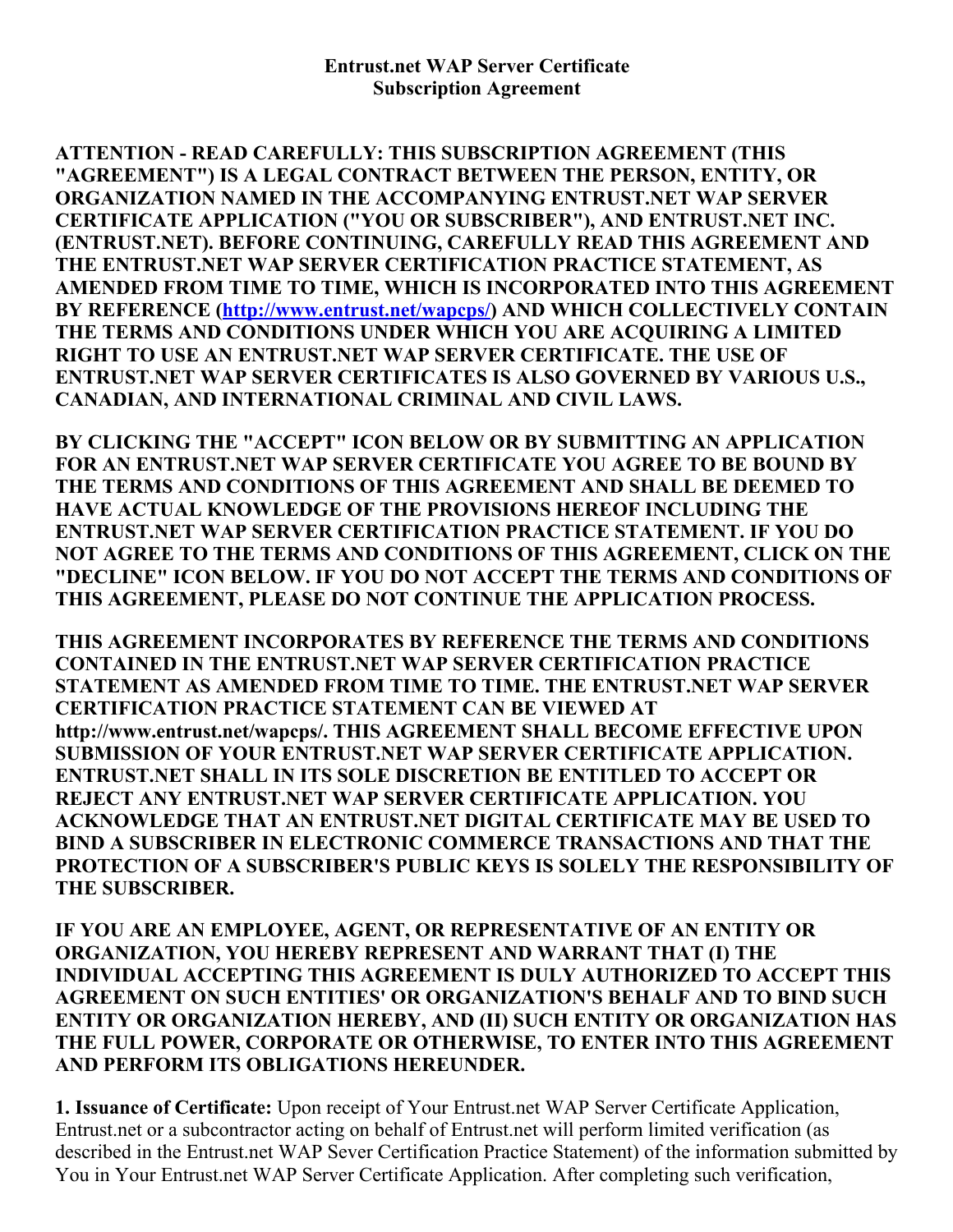Entrust.net may issue an Entrust.net WAP Server Certificate to You for use as described in the Entrust.net WAP Server Certification Practice Statement. If Entrust.net issues an Entrust.net WAP Server Certificate to You, Entrust.net will make such Entrust.net WAP Server Certificate available for You to retrieve.

2. Roles and Obligations: In return for payment of the then current price for a license for an Entrust.net WAP Server Certificate, Entrust.net shall perform the Certification Authority services described in the Entrust.net WAP Server Certification Practice Statement. You shall only use Your Entrust.net WAP Server Certificate as permitted by the Entrust.net WAP Server Certification Practice Statement and shall comply with all obligations of the Entrust.net WAP Server Certification Practice Statement. You acknowledge that You understand and have the necessary information to make an informed decision about whether and the extent to which to use digital certificate technology and in particular Entrust.net WAP Server Certificates. You acknowledge that You have read the Entrust.net WAP Server Certification Practice Statement and understand the disclaimers of representations, warranties, and conditions, and limitations of liabilities and are making Your own judgment as to whether it is reasonable under the circumstances to use Entrust.net WAP Server Certificates. You are solely responsible for determining whether to use Entrust.net WAP Server Certificates and the extent of such use.

YOU SPECIFICALLY ACKNOWLEDGE THAT REVOCATION OF CERTIFICATES IS NOT SUPPORTED IN VERSION 1.1 OF THE WTLS SPECIFICATION AS PUBLISHED BY THE WIRELESS APPLICATION PROTOCOL FORUM LTD., AND ACCORDINGLY AN ENTRUST.NET WAP SERVER CERTIFICATE MAY CONTAIN (I) INFORMATION THAT HAS CHANGED OR THAT HAS BEEN DETERMINED SUBSEQUENT TO ISSUANCE TO BE INVALID, OR (II) A PUBLIC KEY CORRESPONDING TO A PRIVATE KEY THAT HAS BEEN COMPROMISED. YOU ALSO SPECIFICALLY ACKNOWLEDGE THAT THE ENTRUST.NET WAP CERTIFICATION AUTHORITY WILL NOT BE ABLE TO REVOKE AN ENTRUST.NET WAP SERVER CERTIFICATE IF THERE IS ANY CHANGE IN THE INFORMATION IN SUCH ENTRUST.NET WAP SERVER CERTIFICATE, IF IT IS SUBSEQUENTLY DISCOVERED THAT THE INFORMATION IN SUCH ENTRUST.NET WAP SERVER CERTIFICATE IS INVALID, OR IF THE PRIVATE KEY CORRESPONDING TO THE PUBLIC KEY IN AN ENTRUST.NET WAP SERVER CERTIFICATE HAS BEEN COMPROMISED. YOU ACKNOWLEDGE THAT THE ENTRUST.NET WAP CERTIFICATION AUTHORITY WILL BE UNABLE TO REVOKE SUCH ENTRUST.NET WAP SERVER CERTIFICATE EVEN IF THE ENTRUST.NET WAP CERTIFICATION AUTHORITY IS AWARE OF SUCH CHANGE, INVALIDITY, OR COMPROMISED. YOU ACKNOWLEDGE THAT YOUR DECISION TO USE AN ENTRUST.NET WAP SERVER CERTIFICATE SHALL HAVE BEEN MADE HAVING TAKEN INTO CONSIDERATION SUCH LIMITATIONS WITH RESPECT TO REVOCATION, CHANGED OR INVALID INFORMATION, AND COMPROMISE.

3. Fees: You shall pay all applicable fees for any Entrust.net WAP Server Certificates issued to You. Such payment shall be made within thirty (30) days of the receipt of an invoice from Entrust.net for any such Entrust.net WAP Server Certificates. In the event that You do not pay the applicable fees for any Entrust.net WAP Server Certificates issued to You, You shall not be entitled to use such Entrust.net WAP Server Certificates and Entrust.net may refused to process any subsequent applications submitted by You for additional Entrust.net WAP Server Certificates. The fees for Entrust.net WAP Server Certificates and information or services provided by Entrust.net in respect to Entrust.net WAP Server Certificates are set forth in the Entrust.net WAP Repository. These fees are subject to change, and any such changes shall become immediately after posting in the Entrust.net Repository.

4. Lifecycle Monitoring Service: Entrust.net shall also provide You with a complementary lifecycle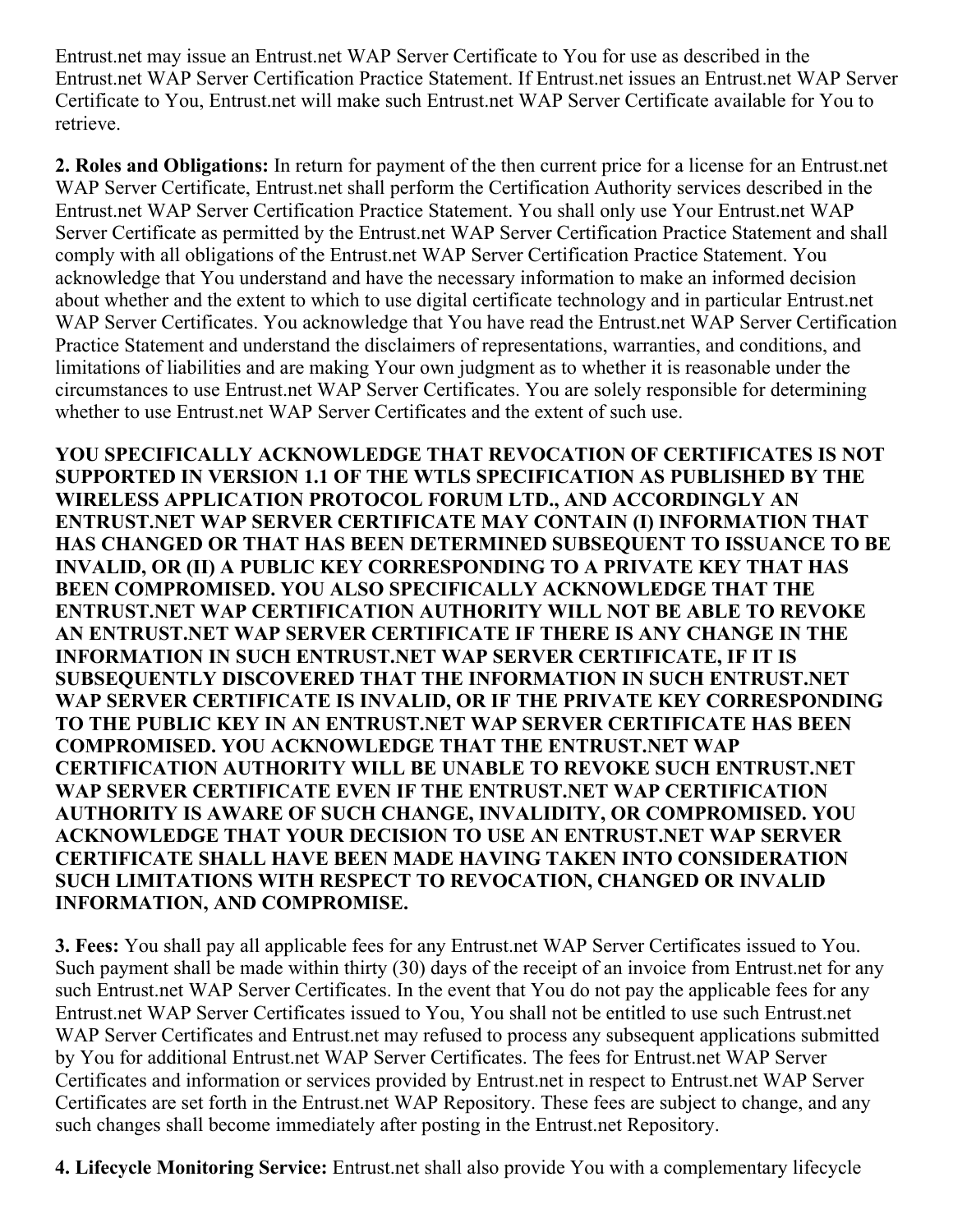monitoring service ("LMS"). The LMS is designed to reduce the chance of disruption of Your service which may be caused by the expiration of the Your Entrust.net WAP Server Certificate. Entrust.net shall use commercially reasonable efforts to send an email to the technical contact listed in the information provided to Entrust.net with Your Entrust.net WAP Server Certificate Application. Such email will inform Your technical contact that Your Entrust.net WAP Server Certificate is due to expire shortly. Usually, the email notification will be sent approximately thirty (30) days prior to the date on which Your Entrust.net WAP Server Certificate is due to expire. In the event that Your contact information changes, You can still receive an LMS email notice if You provide Entrust.net with updated technical contact information at least sixty (60) days prior to the date that Your Entrust.net WAP Server Certificate is due to expire. You shall not be eligible for the LMS if Your technical contact information changes and Entrust.net is not informed of such change within the time period set forth above.

5. DISCLAIMER OF WARRANTY: EXCEPT FOR THE EXPLICIT REPRESENTATIONS, WARRANTIES, AND CONDITIONS PROVIDED IN THIS AGREEMENT AND THE ENTRUST.NET WAP SERVER CERTIFICATION PRACTICE STATEMENT, ENTRUST.NET WAP SERVER CERTIFICATES AND ANY SERVICES PROVIDED IN RESPECT TO ENTRUST.NET WAP SERVER CERTIFICATES ARE PROVIDED "AS IS", AND NEITHER ENTRUST.NET NOR ANY INDEPENDENT THIRD-PARTY REGISTRATION AUTHORITIES OPERATING UNDER THE ENTRUST.NET WAP SERVER CERTIFICATION AUTHORITIES, NOR ANY RESELLERS, CO-MARKETERS, OR ANY SUBCONTRACTORS, DISTRIBUTORS, AGENTS, SUPPLIERS, EMPLOYEES, OR DIRECTORS OF ANY OF THE FOREGOING MAKE ANY REPRESENTATIONS OR GIVE ANY WARRANTIES, OR CONDITIONS, WHETHER EXPRESS, IMPLIED, STATUTORY, BY USAGE OF TRADE, OR OTHERWISE, AND ENTRUST.NET, ALL INDEPENDENT THIRD-PARTY REGISTRATION AUTHORITIES OPERATING UNDER THE ENTRUST.NET WAP SERVER CERTIFICATION AUTHORITIES, ALL RESELLERS OR COMARKETERS, AND ANY SUBCONTRACTORS, DISTRIBUTORS, AGENTS, SUPPLIERS, EMPLOYEES, OR DIRECTORS OF ANY OF THE FOREGOING SPECIFICALLY DISCLAIM ANY AND ALL REPRESENTATIONS, WARRANTIES, AND CONDITIONS OF MERCHANTABILITY, NON-INFRINGEMENT, TITLE, SATISFACTORY QUALITY, OR FITNESS FOR A PARTICULAR PURPOSE. EXCEPT FOR THE EXPLICIT REPRESENTATIONS, WARRANTIES AND CONDITIONS CONTAINED IN THIS AGREEMENT AND IN THE ENTRUST.NET WAP SERVER CERTIFICATION PRACTICE STATEMENT, THE ENTIRE RISK OF THE USE OF ANY ENTRUST.NET WAP SERVER CERTIFICATES OR ANY SERVICES PROVIDED IN RESPECT ENTRUST.NET WAP SERVER CERTIFICATES OR THE VALIDATION OF DIGITAL SIGNATURES SHALL BE BORNE SOLELY BY YOU.

6. LIMITATION OF LIABILITY: IN NO EVENT SHALL THE TOTAL CUMULATIVE LIABILITY OF ENTRUST.NET, ANY INDEPENDENT THIRD-PARTY REGISTRATION AUTHORITIES OPERATING UNDER THE ENTRUST.NET WAP SERVER CERTIFICATION AUTHORITIES, ANY RESELLERS, OR COMARKETERS, OR ANY SUBCONTRACTORS, DISTRIBUTORS, AGENTS, SUPPLIERS, EMPLOYEES, OR DIRECTORS OF ANY OF THE FOREGOING TO YOU ARISING OUT OF OR RELATING TO ANY ENTRUST.NET WAP SERVER CERTIFICATE OR ANY SERVICES PROVIDED IN RESPECT TO ENTRUST.NET WAP SERVER CERTIFICATES, INCLUDING ANY USE OR RELIANCE ON ANY ENTRUST.NET WAP SERVER CERTIFICATE, EXCEED ONE THOUSAND UNITED STATES DOLLARS (\$1000.00 U.S.) ("CUMULATIVE DAMAGE CAP"). THIS LIMITATION SHALL APPLY ON A PER ENTRUST.NET WAP SERVER CERTIFICATE BASIS REGARDLESS OF THE NUMBER OF TRANSACTIONS OR CAUSES OF ACTION ARISING OUT OF OR RELATED TO SUCH ENTRUST.NET WAP SERVER CERTIFICATE OR ANY SERVICES PROVIDED IN RESPECT TO SUCH ENTRUST.NET WAP SERVER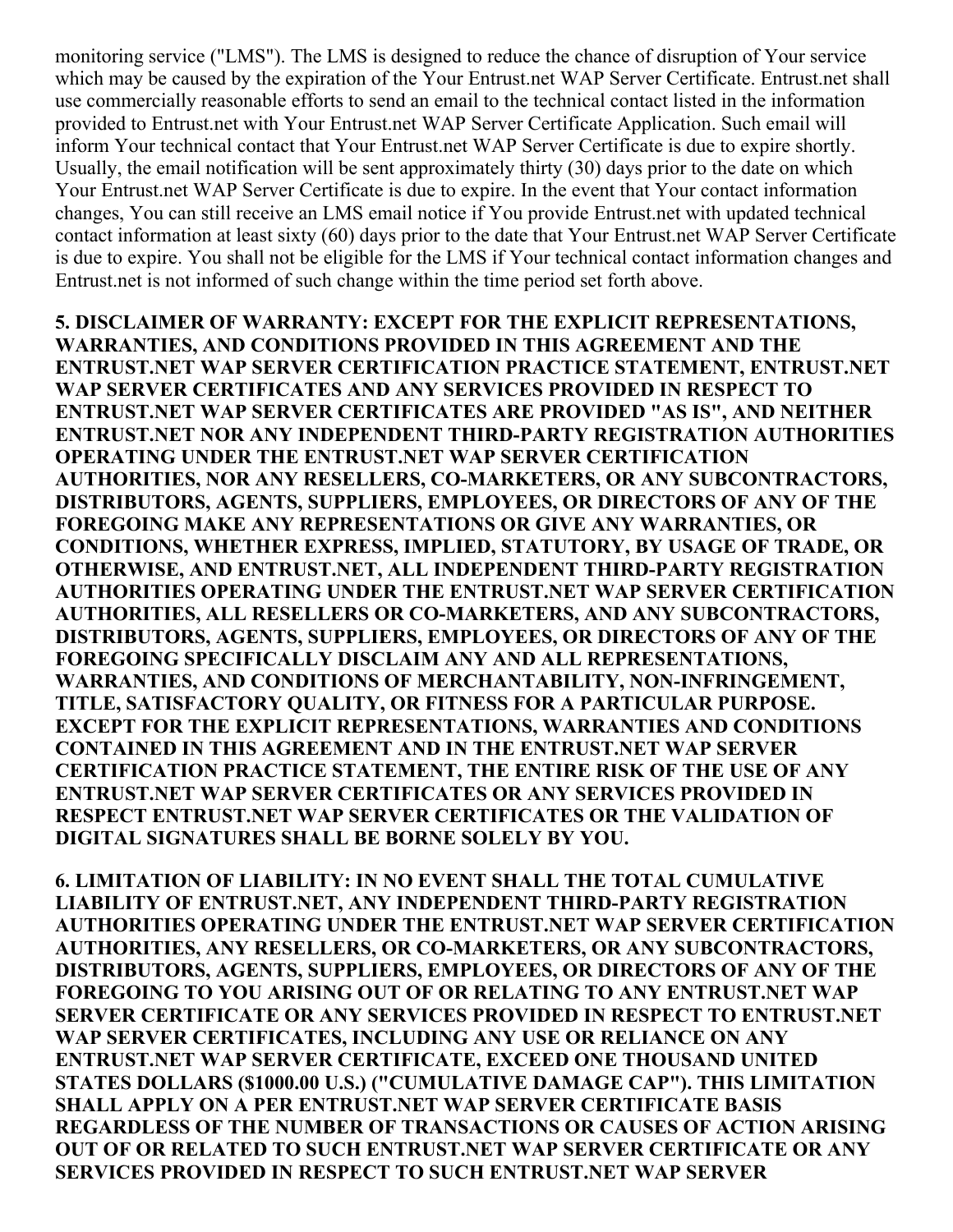CERTIFICATE. THE FOREGOING LIMITATIONS SHALL APPLY TO ANY LIABILITY WHETHER BASED IN CONTRACT (INCLUDING FUNDAMENTAL BREACH), TORT (INCLUDING NEGLIGENCE), LEGISLATION OR ANY OTHER THEORY OF LIABILITY, INCLUDING ANY DIRECT, INDIRECT, SPECIAL, STATUTORY, PUNITIVE, EXEMPLARY, CONSEQUENTIAL, RELIANCE, OR INCIDENTAL DAMAGES.

IN THE EVENT THAT LIABILITY ARISING OUT OF OR RELATING TO AN ENTRUST.NET WAP SERVER CERTIFICATE OR ANY SERVICES PROVIDED IN RESPECT TO AN ENTRUST.NET WAP SERVER CERTIFICATE EXCEEDS THE CUMULATIVE DAMAGE CAP SET FORTH IN THIS SECTION ABOVE, THE AMOUNTS AVAILABLE UNDER THE CUMULATIVE DAMAGE CAP SHALL BE APPORTIONED FIRST TO THE EARLIEST CLAIMS TO ACHIEVE FINAL DISPUTE RESOLUTION UNLESS OTHERWISE ORDERED BY A COURT OF COMPETENT JURISDICTION. IN NO EVENT SHALL ENTRUST.NET OR ANY INDEPENDENT THIRD-PARTY REGISTRATION AUTHORITIES OPERATING UNDER THE ENTRUST.NET WAP SERVER CERTIFICATION AUTHORITIES, OR ANY RESELLERS, CO-MARKETERS, OR ANY SUBCONTRACTORS, DISTRIBUTORS, AGENTS, SUPPLIERS, EMPLOYEES, OR DIRECTORS OF ANY OF THE FOREGOING BE OBLIGATED TO PAY MORE THAN THE CUMULATIVE DAMAGE CAP FOR ANY ENTRUST.NET WAP SERVER CERTIFICATE OR ANY SERVICES PROVIDED IN RESEPCT TO AN ENTRUST.NET WAP SERVER CERTIFICATE REGARDLESS OF APPORTIONMENT AMONG CLAIMANTS.

IN NO EVENT SHALL ENTRUST.NET OR ANY INDEPENDENT THIRD-PARTY REGISTRATION AUTHORITIES OPERATING UNDER THE ENTRUST.NET WAP SERVER CERTIFICATION AUTHORITIES, OR ANY RESELLERS, CO-MARKETERS, OR ANY SUBCONTRACTORS, DISTRIBUTORS, AGENTS, SUPPLIERS, EMPLOYEES, OR DIRECTORS OF ANY OF THE FOREGOING BE LIABLE FOR ANY INCIDENTAL, SPECIAL, STATUTORY, PUNITIVE, EXEMPLARY, INDIRECT, RELIANCE, OR CONSEQUENTIAL DAMAGES (INCLUDING, WITHOUT LIMITATION, DAMAGES FOR LOSS OF BUSINESS, LOSS OF BUSINESS OPPORTUNITIES, LOSS OF GOODWILL, LOSS OF PROFITS, BUSINESS INTERRUPTION, LOSS OF DATA, LOST SAVINGS OR OTHER SIMILAR PECUNIARY LOSS) WHETHER ARISING FROM CONTRACT (INCLUDING FUNDAMENTAL BREACH), TORT (INCLUDING NEGLIGENCE), LEGISLATION OR ANY OTHER THEORY OF LIABILITY.

THE FOREGOING LIMITATIONS SHALL APPLY NOTWITHSTANDING THE FAILURE OF ESSENTIAL PURPOSE OF ANY LIMITED REMEDY STATED HEREIN AND EVEN IF ENTRUST.NET OR ANY INDEPENDENT THIRD-PARTY REGISTRATION AUTHORITY OPERATING UNDER AN ENTRUST.NET WAP SERVER CERTIFICATION AUTHORITY, OR ANY RESELLERS, CO-MARKETERS, OR ANY SUBCONTRACTORS, DISTRIBUTORS, AGENTS, SUPPLIERS, EMPLOYEES, OR DIRECTORS OF ANY OF THE FOREGOING HAVE BEEN ADVISED OF THE POSSIBILITY OF THOSE DAMAGES.

SOME JURISDICTIONS DO NOT ALLOW THE EXCLUSION OR LIMITATION OF LIABILITY FOR CONSEQUENTIAL OR INCIDENTAL DAMAGES, SO THESE LIMITATIONS SET FORTH ABOVE MAY NOT APPLY TO YOU. THE DISCLAIMERS OF REPRESENTATIONS, WARRANTIES, AND CONDITIONS AND THE LIMITATIONS OF LIABILITY IN THIS AGREMEENT AND IN THE ENTRUST.NET WAP SERVER CERTIFICATION PRACTICE STATEMENT CONSTITUTE AN ESSENTIAL PART OF THIS AGREEMENT, THE ENTRUST.NET WAP SERVER CERTIFICATION PRACTICE STATEMENT, ANY OTHER SUBSCRIPTION AGREEMENTS, AND ANY RELYING PARTY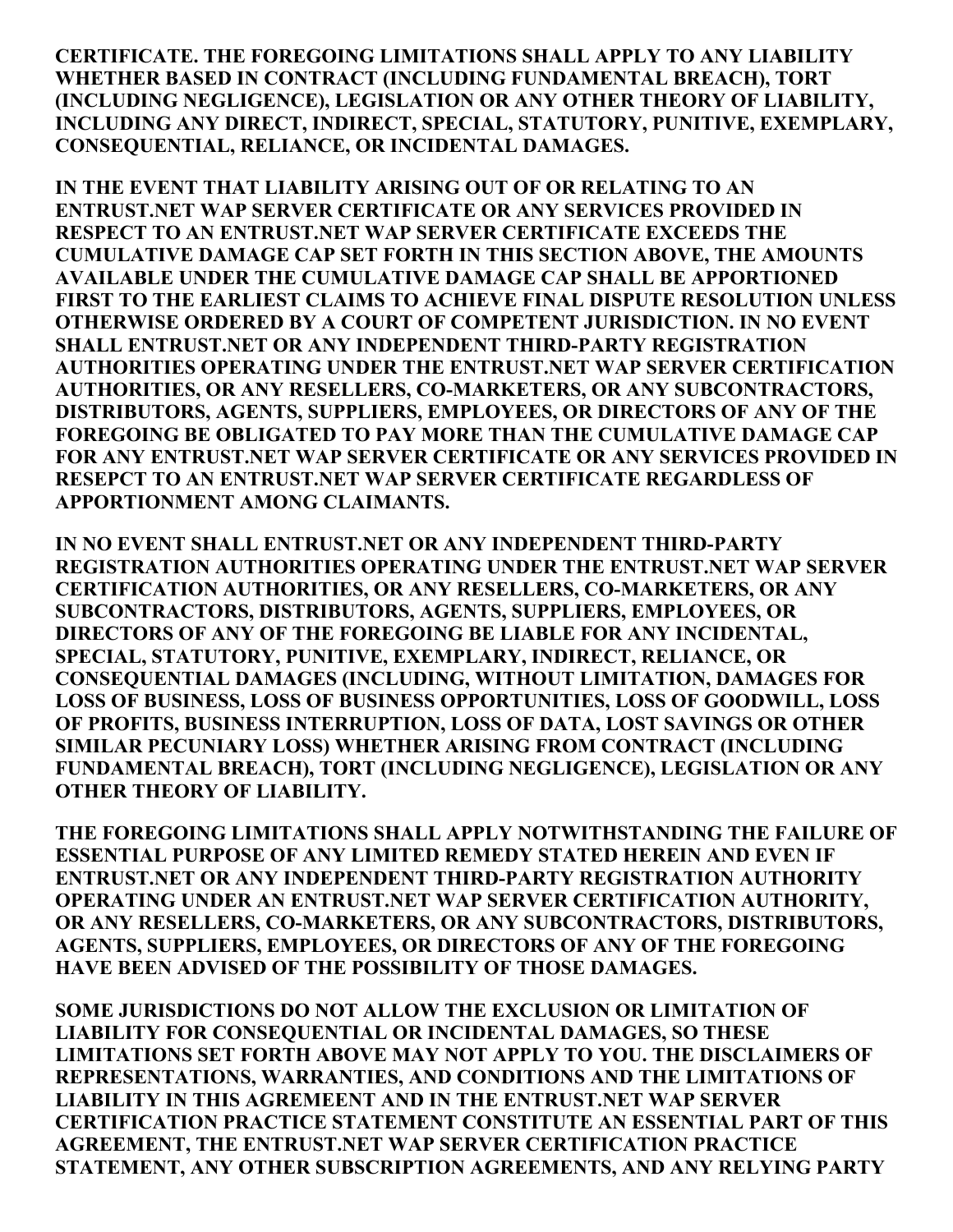## AGREEMENTS. YOU ACKNOWLEDGE THAT BUT FOR THESE DISCLAIMERS OF REPRESENTATIONS, WARRANTIES, AND CONDITIONS AND LIMITATIONS OF LIABILITY, ENTRUST.NET WOULD NOT ISSUE ENTRUST.NET WAP SERVER CERTIFICATES TO SUBSCRIBERS AND NEITHER ENTRUST.NET NOR ANY ANY INDEPENDENT THIRD-PARTY REGISTRATION AUTHORITIES OPERATING UNDER AN ENTRUST.NET WAP SERVER CERTIFICATION AUTHORITY, NOR ANY RESELLERS, COMARKETERS, OR ANY SUBCONTRACTORS, DISTRIBUTORS, AGENTS, SUPPLIERS, EMPLOYEES, OR DIRECTORS OF ANY OF THE FOREGOING WOULD PROVIDE SERVICES IN RESPECT TO ENTRUST.NET WAP SERVER CERTIFICATES AND THAT THESE PROVISIONS PROVIDE FOR A REASONABLE ALLOCATION OF RISK.

7. Term: This Agreement shall continue for as long as You use the Entrust.net WAP Server Certificate issued to You, however, it shall terminate if You fail to comply with any of the material terms or conditions of this Agreement or the Entrust.net WAP Server Certification Practice Statement. This Agreement shall terminate upon expiration of Your Entrust.net WAP Server Certificate. You must, upon expiration of Your Entrust.net WAP Server Certificate, or upon termination of this Agreement, cease all use of Your Entrust.net WAP Server Certificate and remove it from the devices and/or software in which it has been installed. The provisions entitled Disclaimer of Warranties, Limitation of Liability, Term, Severability and those provisions of the Entrust.net WAP Server Certification Practice Statement that are designated as surviving termination shall continue in force even after any termination or expiration of this Agreement.

8. Severability: Whenever possible, each provision of this Agreement, the Entrust.net WAP Server Certification Practice Statement, any other Subscription Agreements, and any Relying Party Agreements shall be interpreted in such manner as to be effective and valid under applicable law. If the application of any provision of this Agreement, the Entrust.net WAP Server Certification Practice Statement, any other Subscription Agreement, or any Relying Party Agreement or any portion thereof to any particular facts or circumstances shall be held to be invalid or unenforceable by an arbitrator or court of competent jurisdiction, then (i) the validity and enforceability of such provision as applied to any other particular facts or circumstances and the validity of other provisions of this Agreement, the Entrust.net WAP Server Certification Practice Statement, any other Subscription Agreements, or any Relying Party Agreements shall not in any way be affected or impaired thereby, and (ii) such provision shall be enforced to the maximum extent possible so as to effect its intent and it shall be reformed without further action to the extent necessary to make such provision valid and enforceable.

FOR GREATER CERTAINTY, IT IS EXPRESSLY UNDERSTOOD AND AGREED THAT EVERY PROVISION OF THIS AGREEMENT, THE ENTRUST.NET WAP SERVER CERTIFICATION PRACTICE STATEMENT, ANY OTHER SUBSCRIPTION AGREEMENTS OR ANY RELYING PARTY AGREEMENTS THAT DEAL WITH (I) LIMITATION OF LIABILITY OR DAMAGES, OR (II) DISCLAIMERS OF REPRESENTATIONS, WARRANTIES, CONDITIONS, LIABILITIES, OR (III) INDEMNIFICATION, IS EXPRESSLY INTENDED TO BE SEVERABLE FROM ANY OTHER PROVISIONS OF THIS AGREEMENT, THE ENTRUST.NET WAP SERVER CERTIFICATION PRACTICE STATEMENT, ANY OTHER SUBSCRIPTION AGREEMENTS, OR ANY RELYING PARTY AGREEMENTS AND SHALL BE SO INTERPRETED AND ENFORCED.

9. Third Party Databases and D-U-N-S® Number: In performing limited verification Entrust.net (or a subcontractor acting on behalf of Entrust.net (a "Subcontractor")) may determine whether the organizational identity, address, and domain name provided with Your Entrust.net WAP Server Certificate Application are consistent with information contained in third-party databases (the "Databases"), which may include the Dun & Bradstreet Inc. ("D&B") database. Entrust.net or a